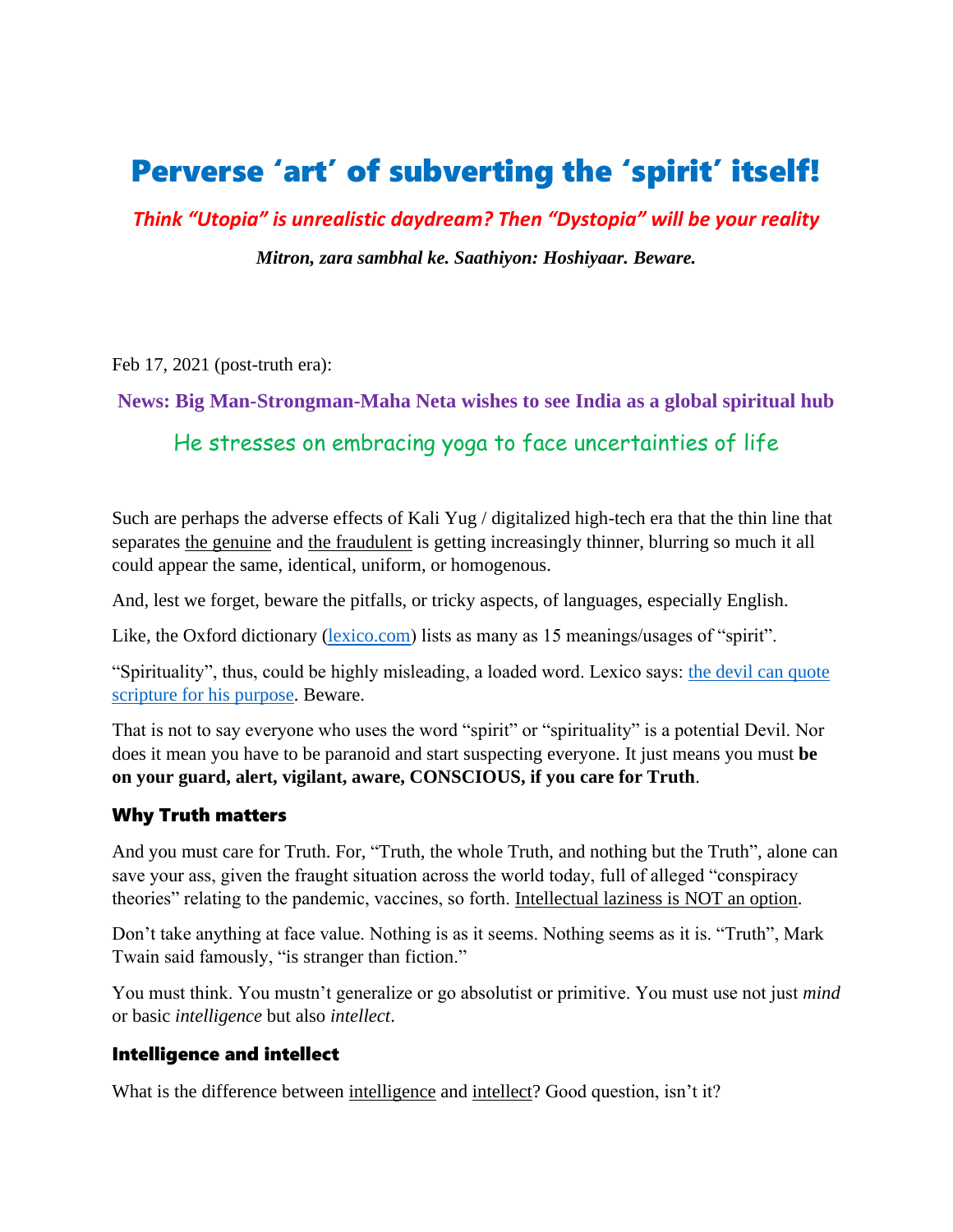Let's say a petroleum-fueled small wealthy nation full of orthodox religious elements and undemocratic clique of royals (who claim / hold power through heridity as inheritance) sends a satellite to another planet for the first time.

Media hails it (of course) as a breakthrough, a great milestone in science and technology.

Immediately, the media discourse encourages basic "intelligence" to jump to a conclusion. "Oh, what a progressive nation. It's changing with the times, for the better. It's becoming liberal, modern. It's worthy of admiration and emulation."

The human brain wants to conserve energy by working less, not more. Here, working should mean thinking. The natural tendency is to think less, not more. There's an evolutionary purpose behind that.

Now, the same nation makes news for allegedly keeping a woman (daughter) of the royal family as a hostage.

Can we continue to stick to the previous lazy narrative that we were encouraged/tricked to arrive at or "embrace"?

Should we just drastically reverse our opinion? Should we say the nation is as regressive and orthodox as ever, and the sci-tech space missions and such are a hogwash to hoodwink people?

Or, should we examine the timing of the selfsame media "expose"? Is the "story" about the royal princess being held hostage by her own family deliberately timed to undermine the nation's progressive march?

#### Connect the right dots

Or, does the wealthy petroleum nation have dark secrets to hide, the gravity of which is so strong that an odd seemingly-progressive step wouldn't make much of a difference at the big-picture level? How does the nation deal with foreign workers without whom its economy would collapse? Does it treat them fairly? Or does it ill-treat them? Did it establish diplomatic relations with a certain country recently? Is all this somehow related to the anticipated decreasing role of petroleum or fossil fuels in the future, which is expected to be dominated by clean, green, nonfossil energy resources like solar, wind, hydrogen, etc?

Are all these facts related, inter-linked? Are these the right dots to connect? If you connect the dots, is there a clear, reasonable, plausible narrative? Or, is this some stupid's speculation, output of fertile imagination?

Use intellect. As well as intuition. No one is obliged to serve Truth on a platter to you. If you expect media or experts to do the thinking for you because you are intellectually lazy, or busy with your own priorities, then you'll never be able to distinguish the genuine from the fraudulent.

And such lazyness could eventually determine whether you will live or die, given the fraught situation across the world today, full of alleged "conspiracy theories" relating to the pandemic, vaccines, so forth.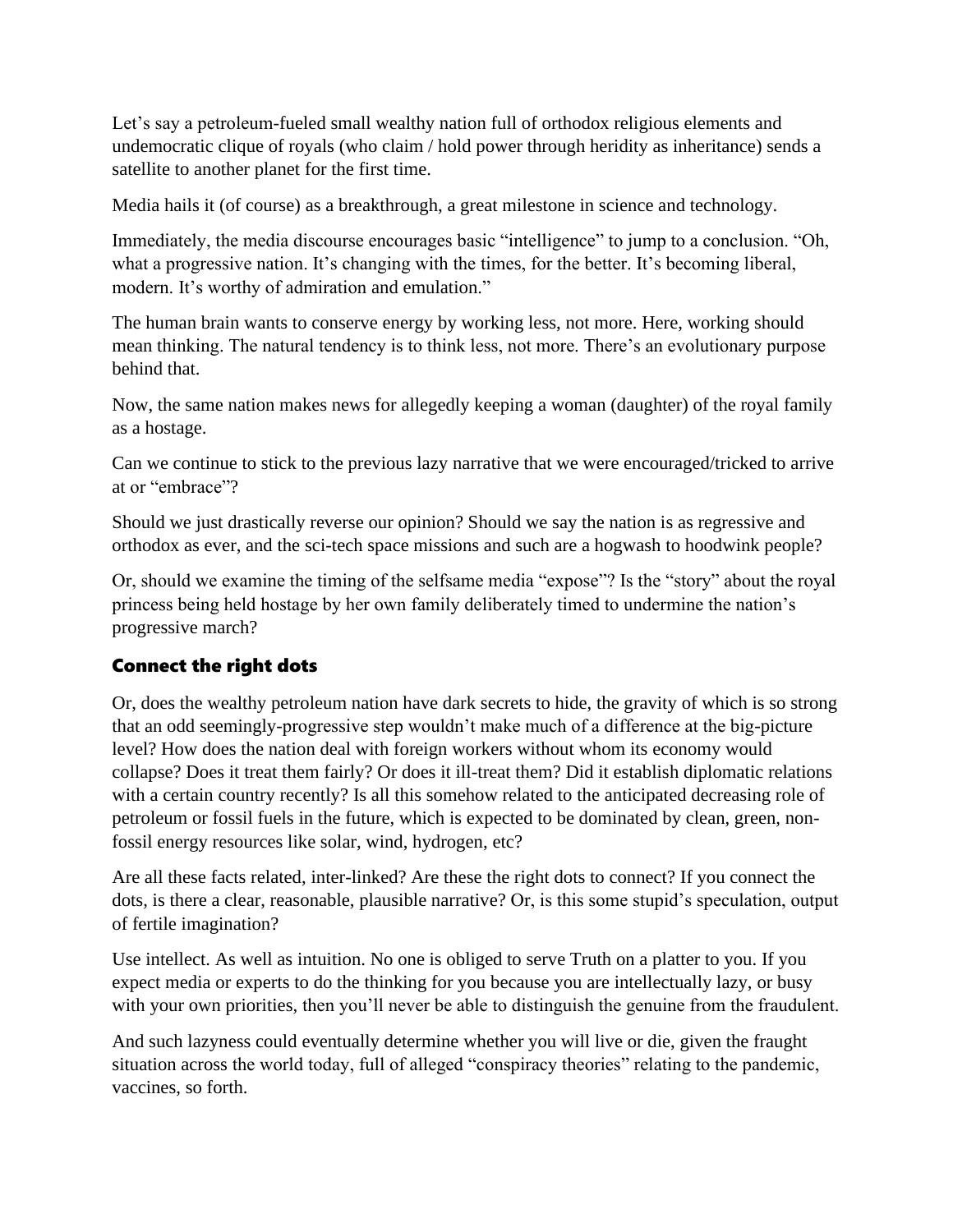Are some people deliberately labelling truth as "conspiracy theory"? Is Devil quoting the scripture? Be on your guard, alert, vigilant, aware, CONSCIOUS.

Another instance: another bigger, infinitely richer petroleum kingdom (dominated by the most orthodox version of a leading faith), and virtually ruled by a powerful royal prince, is portrayed as turning the tide, becoming progressive, allowing women to drive cars on roads, visit cinemas, display freeflowing hair.

Immediately, the media discourse encourages basic "intelligence" to jump to a conclusion. "Oh, what a progressive nation. It's changing with the times, for the better. It's becoming liberal, modern. It's worthy of admiration and emulation."

Next: a brutal, heinous, high-tech liquidation of a scribe. That too on foreign soil, in the most unseemly, unlikeliest place. The entire world is shocked. Truth is promised by some but never revealed. People lose interest after a while. "Public memory is short."

Should we just drastically reverse our opinion? Should we say the kingdom is as regressive and orthodox as ever, and the previous media stories were a hogwash to hoodwink people?

Not just the ruling elites, even the Big Spirituality Inc, a collection of global-scale MNCs in disguise, are capable of hoodwinking us, the ordinary people.

# Keywords hold the key

Keywords, key signs: Flowing beards, sonorous voice, deep, piercing eyes, mesmeric speeches, profound discourses, hypnotic effect, sweet demeanor, full of love and compassion, "spirituality", philanthropy, charity, "do good", "karma", etc.

More keywords: crimes, rapes, murders, scandals.

Some more keywords: "spiritual" products (books, tapes, calendars, incense, images, handicraft, paintings, audio-books, DVDs, etc), services (satsang/communion, spiritual retreats, spiritual workshops, seminars, consultations, yoga, breathing exercises), donations, sales, profits, awards.

All frauds? Only some of them are frauds? Or, those who "expose" them are frauds?

Use intellect. As well as intuition. No one is obliged to serve Truth on a platter to you. If you expect media or experts to do the thinking for you because you are intellectually lazy, or busy with your own priorities, then you'll never be able to distinguish the genuine from the fraudulent.

Not just the ruling elites. Not just Big Spirituality Inc. Not just Big Pharma. Not just Big Healthcare. Not just Big Tech. Not just Big VC-PE firms. Not just Big Finance. Not just Big Education. Not just Big Media & Entertainment. Not just Big Sport. Not just Big….

But, but, but…

# Middle Class Are Culpable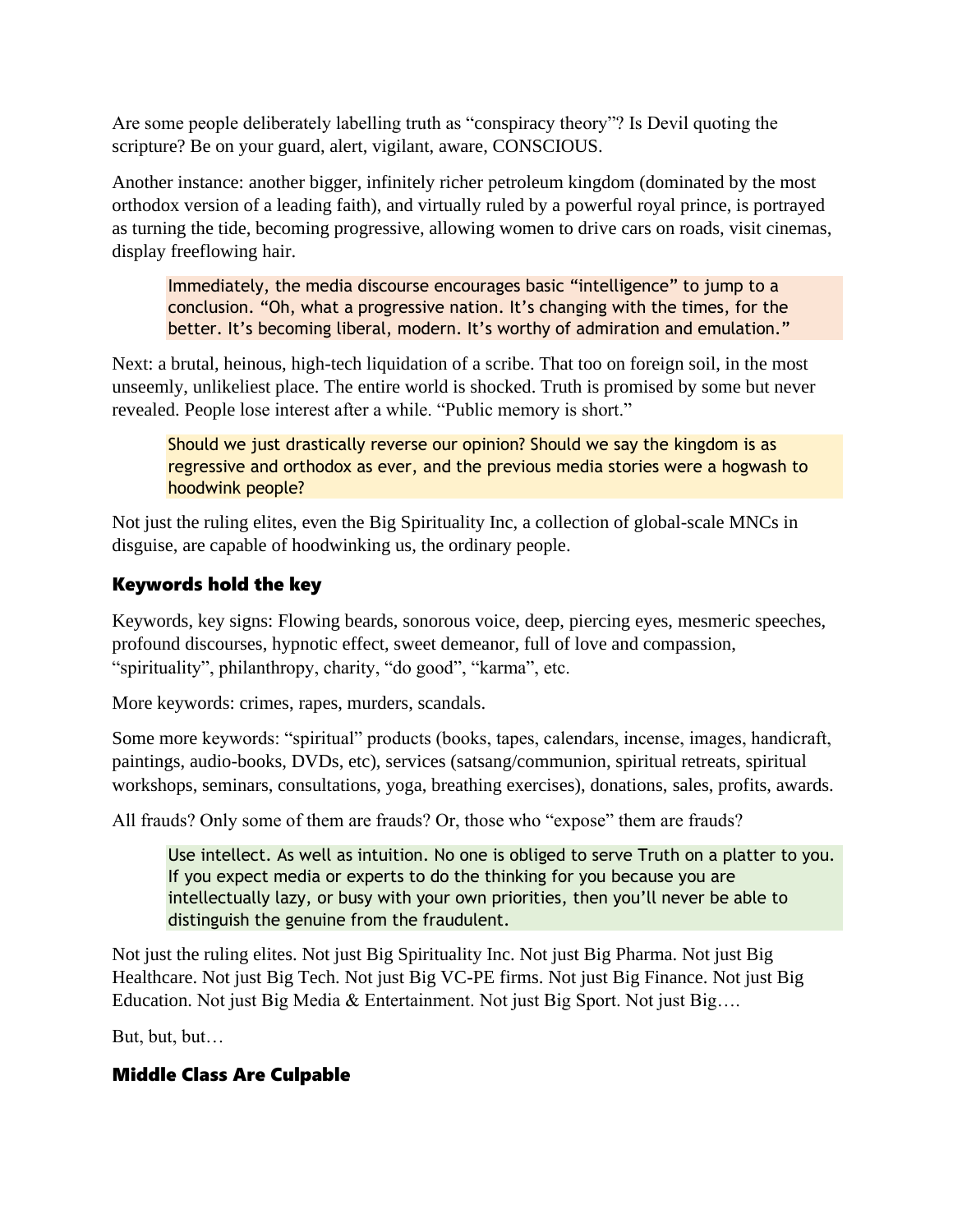But also "Big Middle-Class" (non-elites) – the majority in any community, society, geography or race.

The middle-class people are no less culpable. **The Truth involves us all.**

Imagine Mother Nature is observing us all silently inside out. Or, say, Cosmic Consciousness is observing from outside, from up above, all the lands, societies, communities, and all the "hubs" of spirituality.

What will Mother Nature and "Holy Father" detect?

Language, to reiterate, could be used cleverly to disseminate certain mixed-messages. Devil, too, can quote scripture.

**Self-reliance** = don't come running to me for help, succour, you sucker; sarkar's job is not to defend and protect you. Fend for yourself. Am busy. We the elites and the rulers are busy.

**Embrace yoga** = Fend for yourself, you sucker. We are busy.

#### Suckers or spiritual?

Are middle-class people suckers? Don't they deserve better? Do they?

Are ordinary people "spiritual"?

Migrant labour's woes during the sudden lockdown exposes the nation's dark underbelly, the shameful social fabric that is in tatters.

Farmer's travails in sub-zero temperatures for months on end exposes the nation's … busyness.

But, Mother Nature and Holy Father might see among the ordinary people, the majority, the same elitist attitude: "You suckers, don't expect any help or solidary from us. We are busy. We are busy watching "greatest" cricket (tennis / football / boxing / golf / whatever), livestreaming, e-shopping, reality TV. We are busy working from home. We are busy with our kids' home education. We are busy sharing selfies, good-morning cheery messages, ideologies, troll messages, bullying messages, inane content, etc, on social media. We, including women, the Great Fake Feminists, are busy networking, building contacts, working contacts to somehow secure booze even during lockdowns, or lining up in km-long queques for cigarettes or liquor. We don't have time for the world. We are very focused on our priorities. You the downtrodden suckers, fend for yourself. The elites' responsibility it is to take care of you. We pay taxes. We don't break law. We conform to social customs, cultural traditions. We mind our own business. We vote (and share selfies of inked fingers on social media). Come rain, come shine, it's business as usual for us. *Paapi paytt ka sawaal hai* (livelihood is a sinful fight)."

And: "Oh, come on now, give us a break, you holier-than-thou pseudo-intellectuals. Spare us your BS. Come to your senses. Everything will be fine eventually. This, too, shall pass. Just bide your time. Be patient. We can ride it out. Just hold tight. The fittest shall survive."